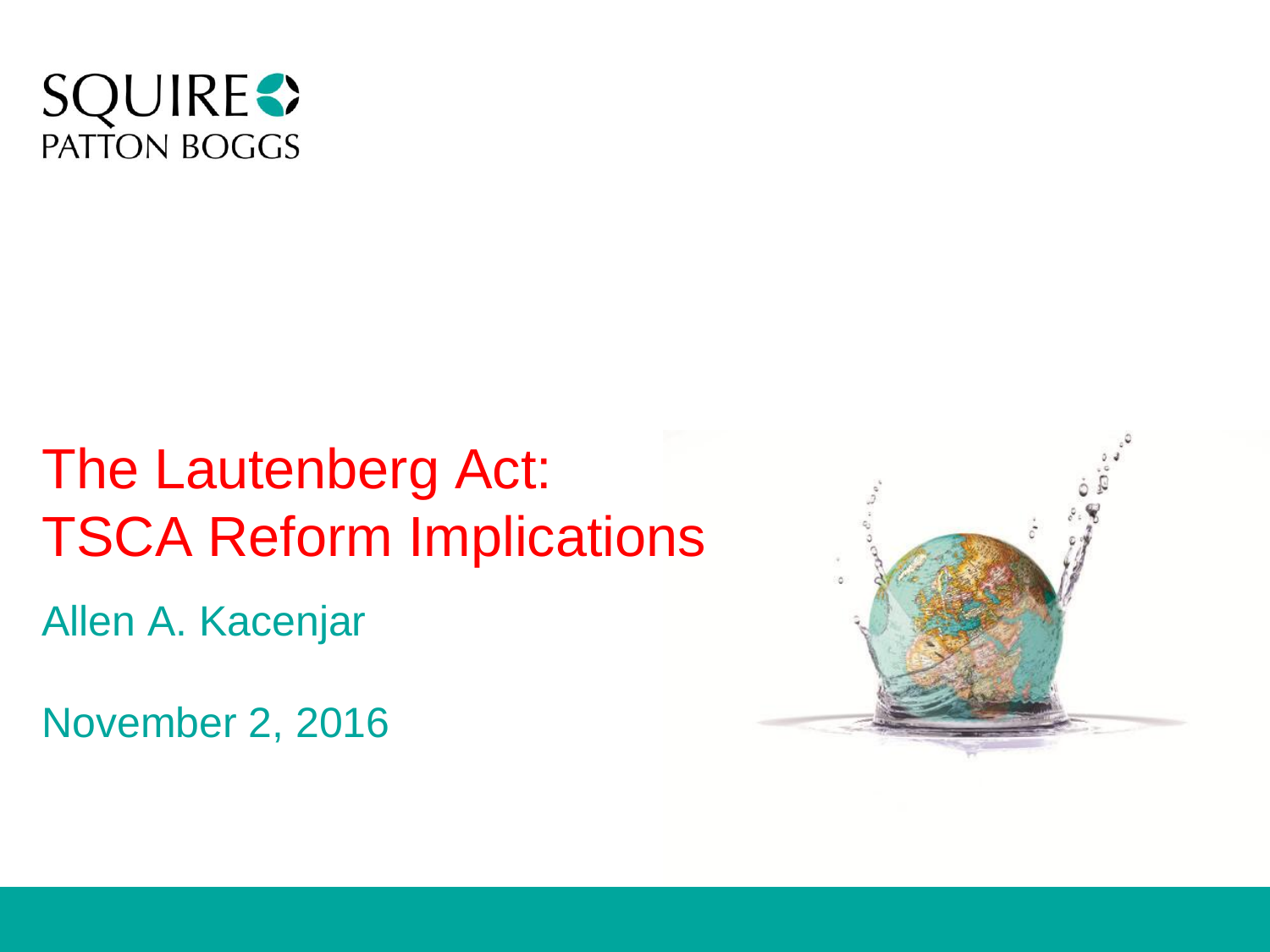

### **Old TSCA:**

- No affirmative decision by EPA is required.
- A company can make and sell a new chemical at end of a 90-day review period unless EPA finds that the chemical presents an unreasonable risk.
- "Unreasonable risk" requires cost benefit analysis and balancing.

- EPA must make an *affirmative determination* that a new chemical substance (or significant new use) is "*not likely to present an unreasonable risk of injury*" to health or the environment "under the conditions of use" before it can be manufactured, imported, or processed in the U.S.
- EPA cannot consider costs or "other non-risk factors."
- EPA can issue orders to prohibit or restrict the manufacture, processing, use, distribution, or disposal of chemicals that present unreasonable risk.
- EPA can issue administrative orders requiring testing of new chemicals.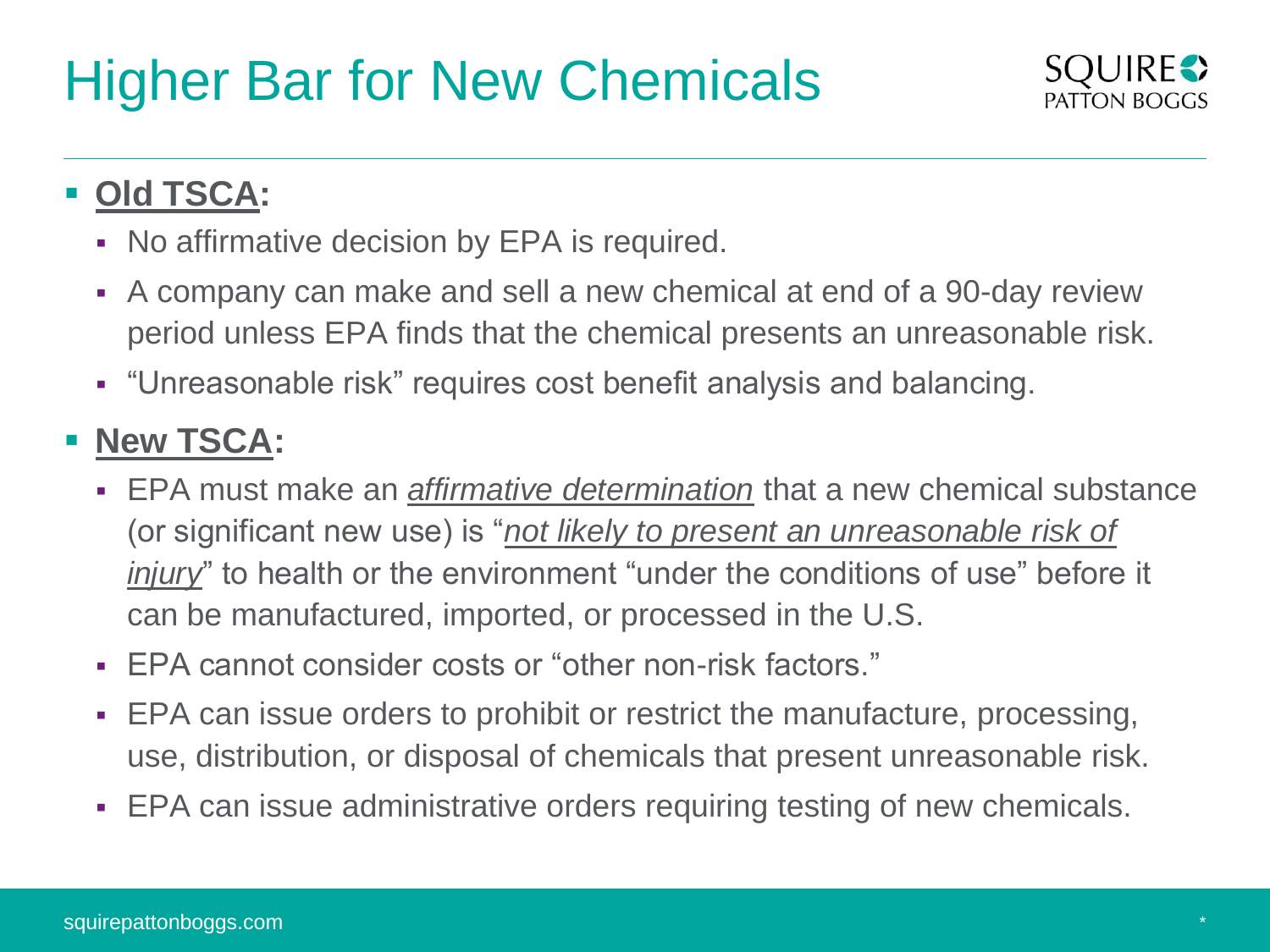# The "Inventory Reset"



### **Old TSCA:**

 Chemicals on the TSCA inventory stay there, whether being manufactured or not.

- Within one year of enactment, EPA must issue a rule that "shall require manufacturers" and "may require processors" to notify EPA which chemicals on the TSCA Inventory they have manufactured or processed within the previous 10 years.
- Proposed rule by mid-December 2016; final rule by mid-June 2017.
- Manufacturers and processors must provide the information to EPA no later than 180 days after the final rule is published (i.e., by December 2017).
- Chemicals with notices will be designated as "active" on the TSCA Inventory. Chemicals without notices will be designated as "inactive."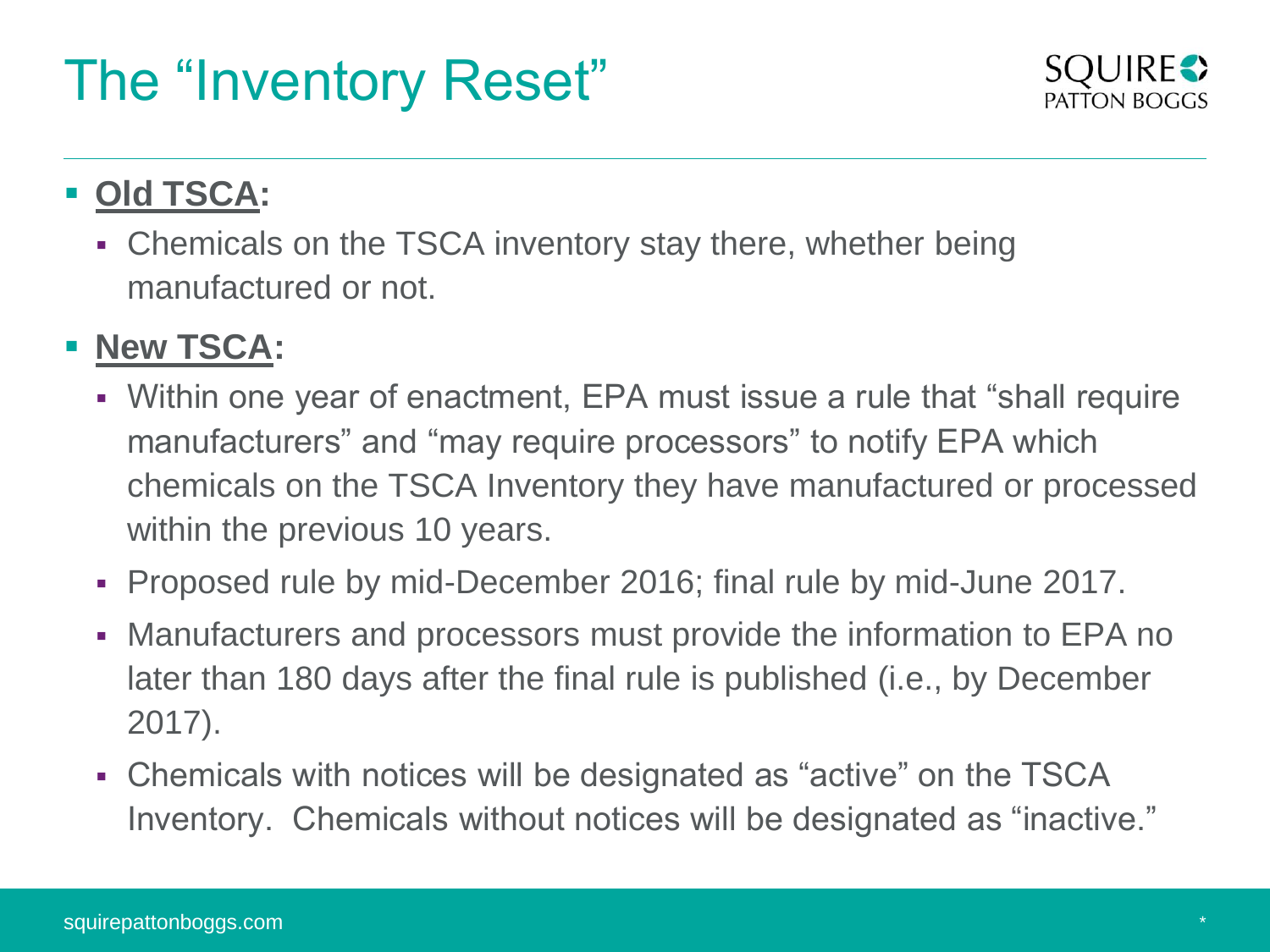# Prioritization of Existing Chemicals



## **- Old TSCA:**

 No deadlines for completing chemical assessments or imposing restrictions.

## **- New TSCA:**

- EPA must designate existing active chemicals as "high" or "low" priority based on risk- and conduct risk evaluations on the highpriority chemicals.
- All listing decisions must have 90 days public comment.
- Within 180 days of enactment (i.e., by mid-December 2016), EPA must initiate risk evaluations on 10 chemicals.
- Within 3½ years, EPA must initiate risk evaluations on at least 20 high--priority chemicals and designate 20 chemicals as low -priority.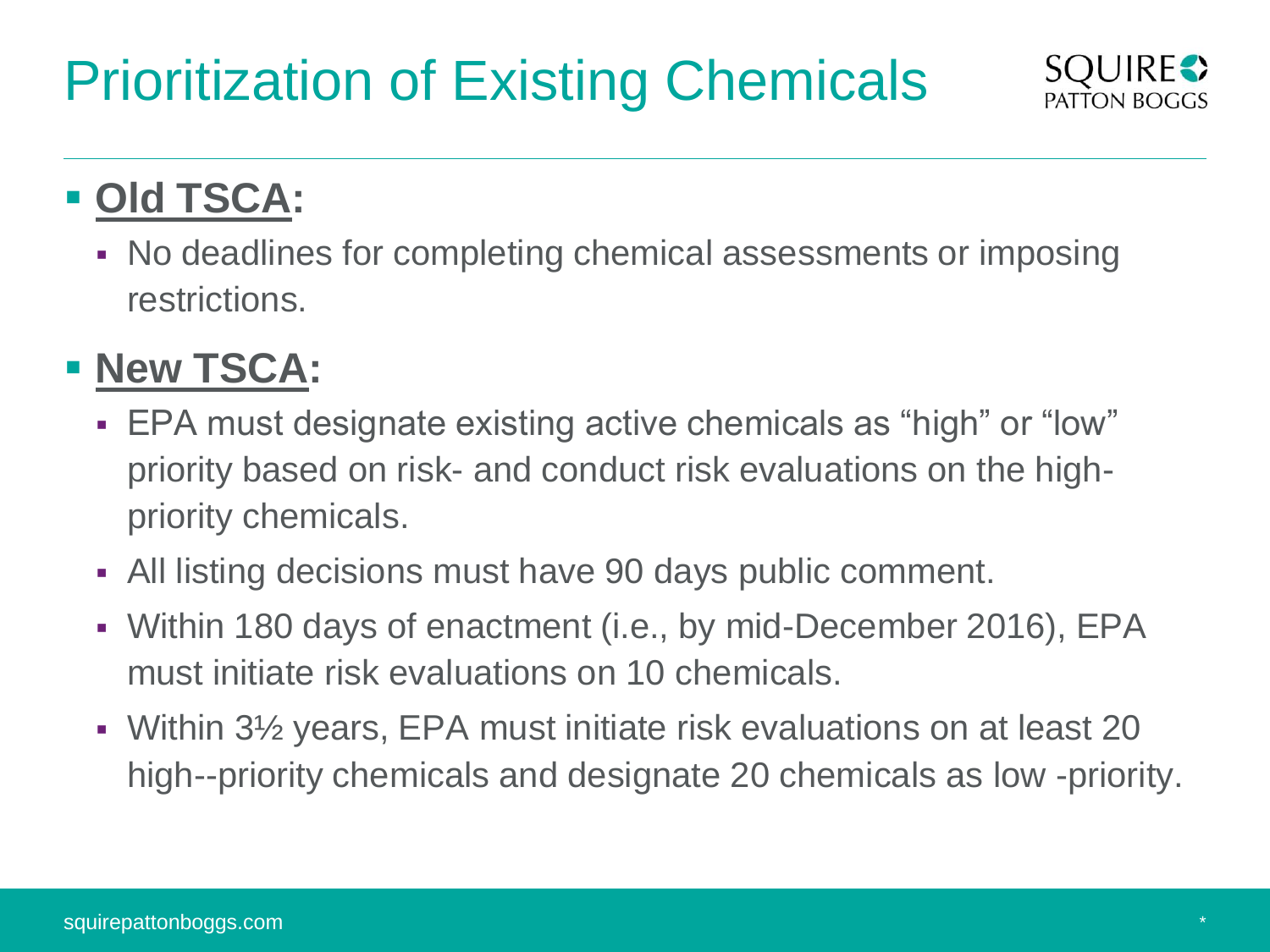

### **Old TSCA:**

No deadlines for completing chemical assessments or imposing restrictions.

- Within one year of enactment, EPA must issue a rule establishing the process for conducting risk evaluations.
- EPA must also define the scope of the risk evaluation within 6 months of initiation. It must include the hazards, exposures, conditions of use, and potentially exposed or susceptible populations that EPA expects to consider.
- EPA must complete the risk evaluation within 3 years after its initiation.
- EPA must either *ban, phase out or impose restrictions* for any highpriority chemical presenting an unreasonable risk.
- EPA's determination that a chemical substance does not present a risk must be made by an order and is *subject to judicial review*.
- Manufacturers can (strategically) request risk evaluations of substances if not yet started by EPA.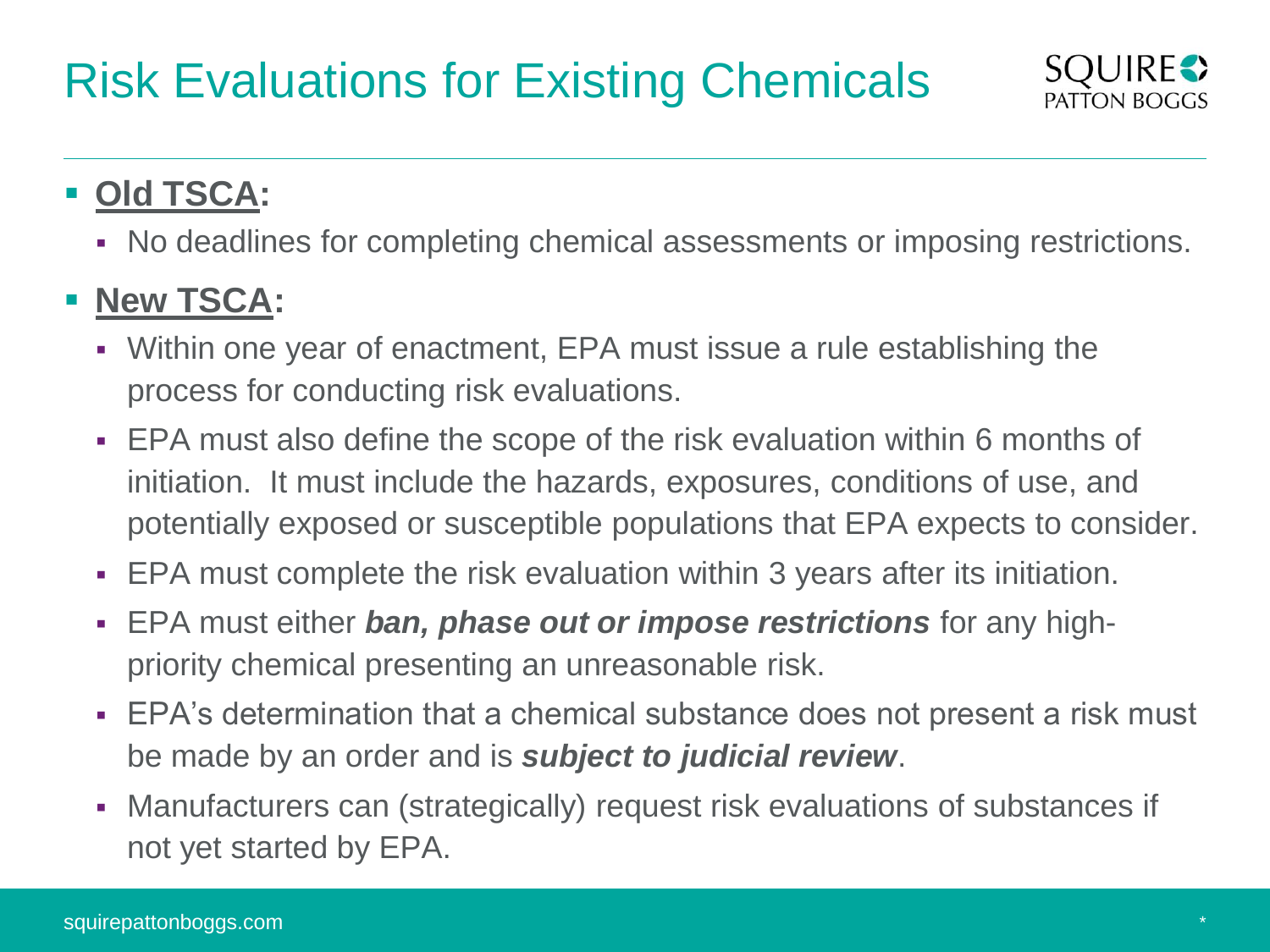

## **Old TSCA:**

 Stringent provisions for protecting trade secrets shared with EPA. Once claimed, CBI remained protected until EPA finds it does not meet legal requirements for protection. EPA rarely challenged CBI claims.

- CBI claims must be substantiated and then reviewed and approved by EPA. They generally expire after 10 years unless renewed and re-substantiated.
- EPA may review and require re-substantiation of any CBI claim at any time for high--priority priority chemicals or inactive chemical substances.
- EPA can share CBI with state and local governments, health care professionals, first responders, and others under certain conditions.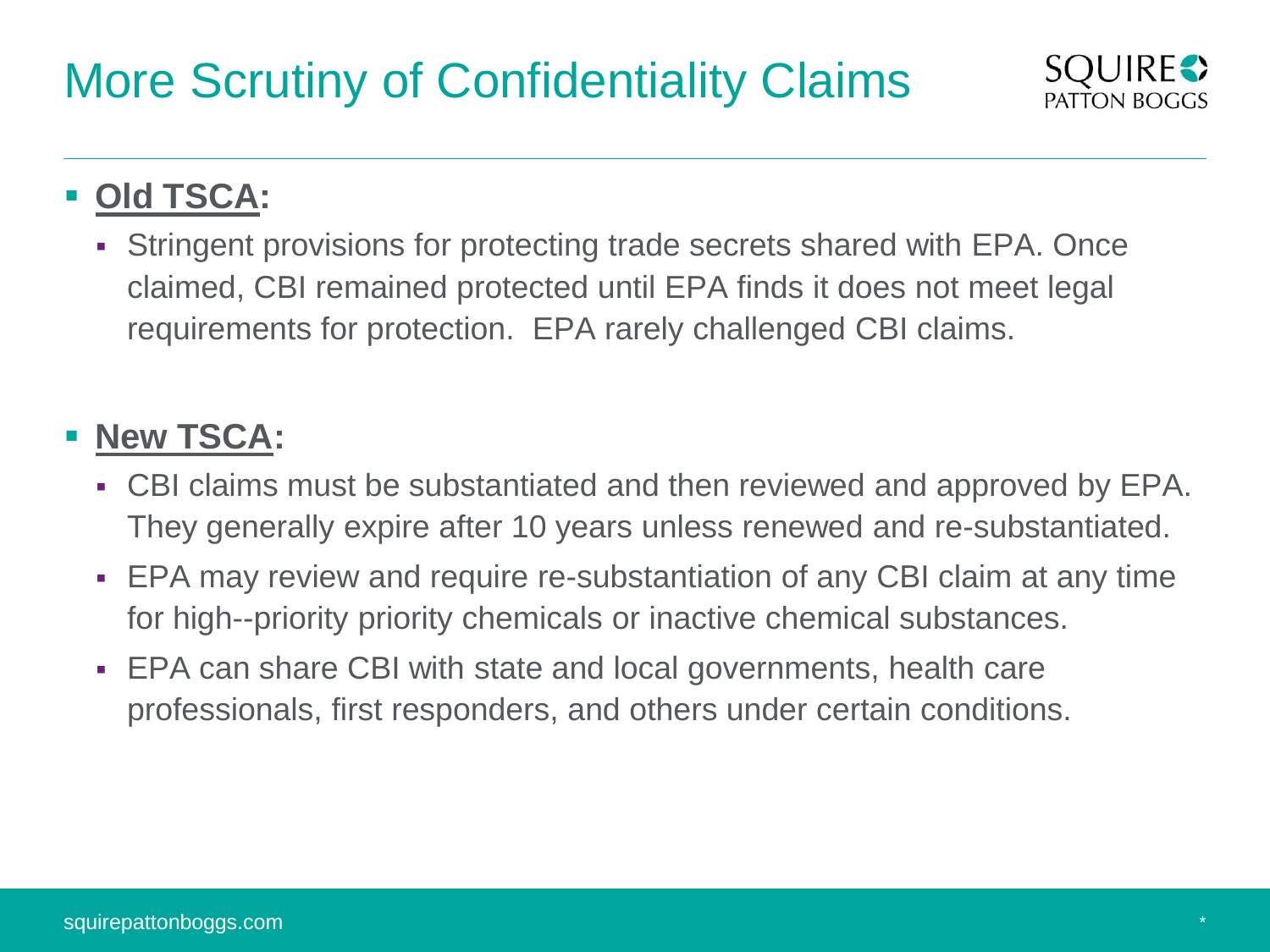# Broader Testing Authority



### **Old TSCA:**

EPA must have evidence of risk and issue a rule before requiring testing.

- EPA can issue *administrative orders* to require testing not just rules. Testing can be required to:
	- **Review a PMN or Significant New Use Notice**
	- **Perform a risk evaluation**
	- **Implement a requirement imposed in a rule, order or consent agreement** under Sections 5(f) or 6
	- Meet the regulatory needs of another federal agency regarding toxicity and exposure
- EPA must employ a "tiered screening and testing process" when deciding what testing will be required.
- Requires reduction in animal testing "to the extent practicable."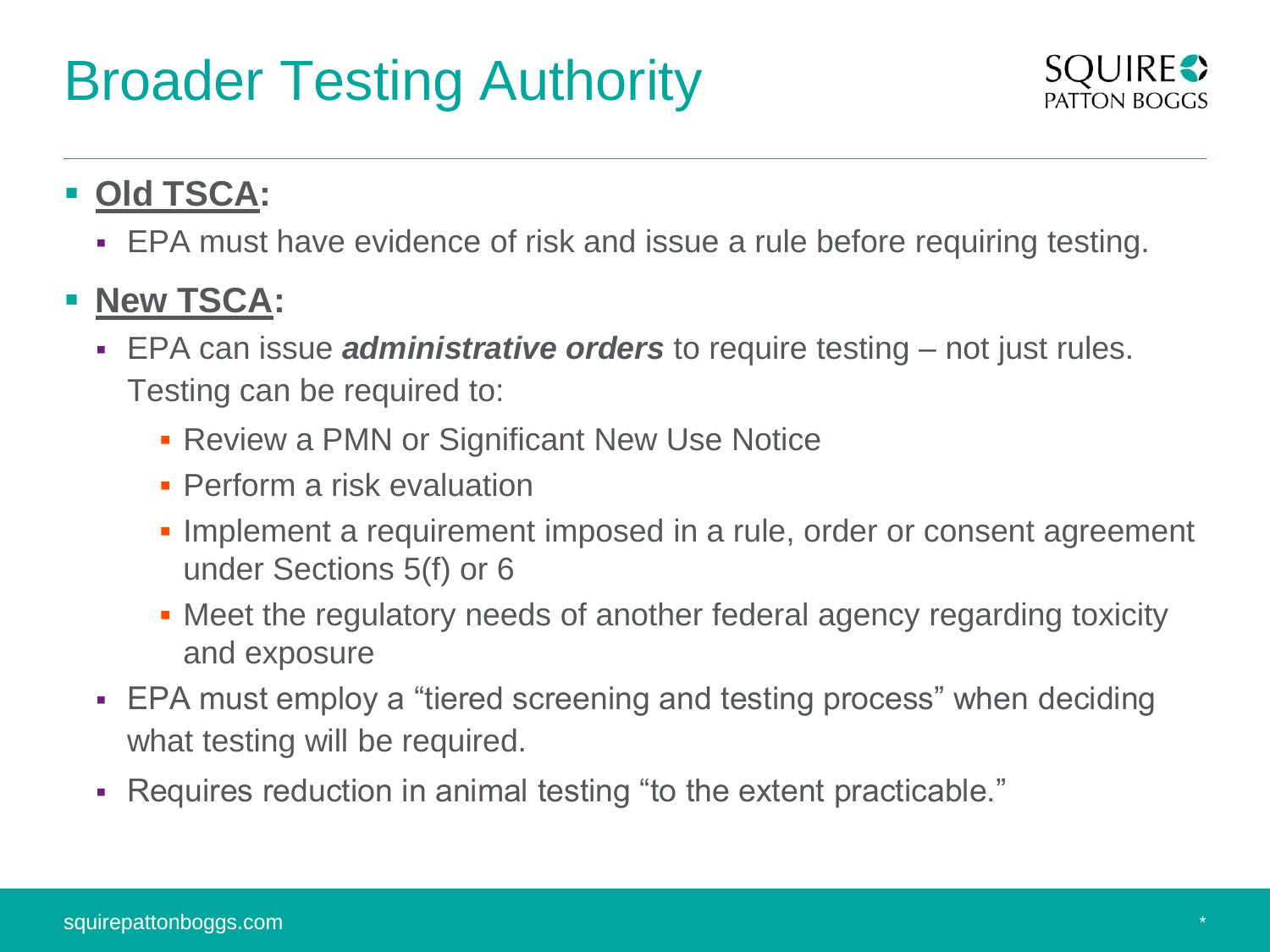## Preemption of State Chemical Regulations



- States may not impose new restrictions on a chemical that EPA has found does not present an unreasonable risk or that has been regulated by a Section 6 rule.
	- Preemption starts when EPA publishes the scope of a risk evaluation for a highpriority chemical and ends when the final risk evaluation is issued (or when the deadline for the final risk evaluation has passed) ("Pause Preemption").
	- Preemption applies only to the specific hazards, exposures, risks, uses or conditions of use included the scope of the risk evaluation or the Section 6 rule.
- **Preemption does not apply to:** 
	- Any action taken pursuant to a state law that was in effect on August 31, 2003.
	- Requirements for reporting, monitoring, disclosure or restrictions imposed by states pertaining to air or water quality or waste treatment or disposal.
	- Enforcement of any action taken before April 22, 2016, under a state or local law that prohibits or otherwise restricts the manufacturing, processing, distribution in commerce, use or disposal of a chemical substance.
- States can request preemption waivers from EPA.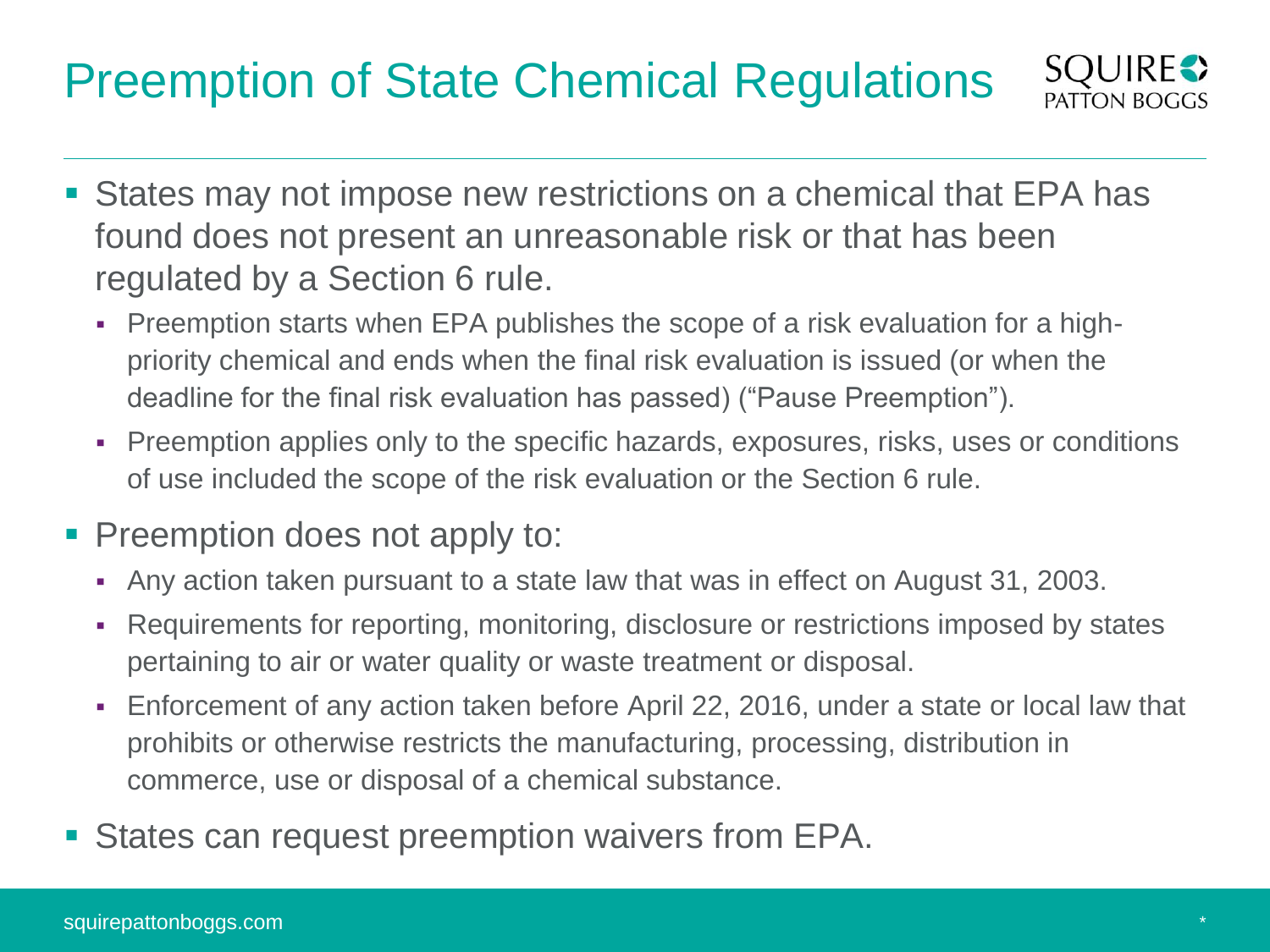# Wave of New Rulemakings



- **EPA is now "on the clock" to promulgate several key rules:** 
	- "Inventory reset" reporting for "active" chemical substances by manufacturers and processors (by June 2017).
	- Setting a risk-based screening process for prioritizing chemicals (by June 2017).
	- Establishing how to conduct risk evaluations (including criteria for manufacturers to propose chemicals for risk evaluations) (by June 2017).
	- Determining how to review confidential business information claims for active substances (within one year after the list of active chemicals is established).
	- Payment of fees by industry (no deadline, but promised by June 2017).
	- Reporting by manufacturers and users of mercury and mercury-added products (by June 2018).
- These rulemakings are in addition to rulemakings generally required for actions under Sections 5, 6, and 8 and other sections.
- There is also a substantial list of required guidance documents and policies that must be developed and issued during the next two years.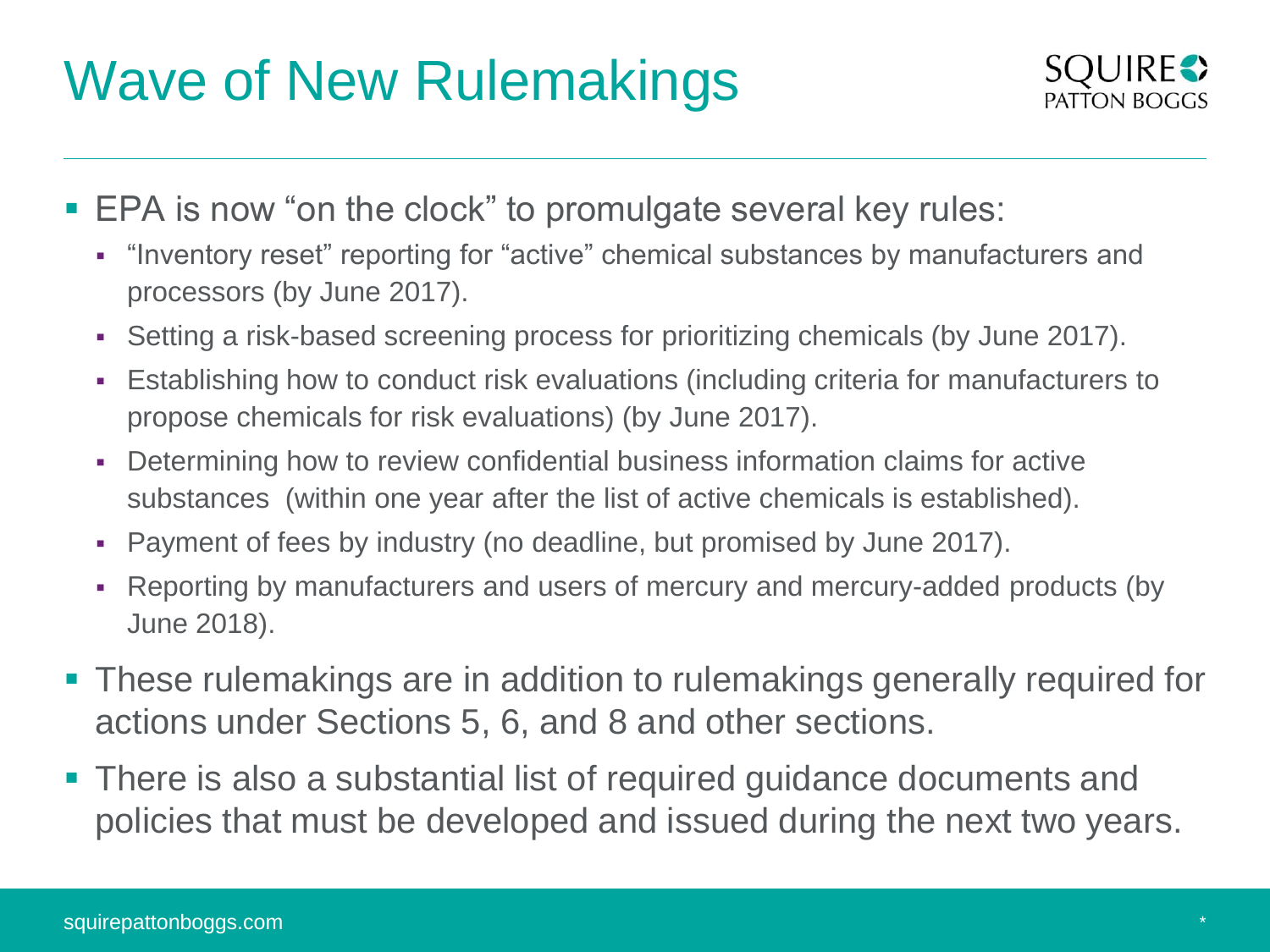## EPA First-Year Implementation Plan



- **New Chemicals (and New Uses)** 
	- EPA now must make an affirmative determination on all PMNs and SNUNs (including "trapped" filings). Serious backlog and transition issues.
	- Meet the 90-day deadline for incoming CBI claims for chemical identity.
- Initial Risk Evaluations on Work Plan Chemicals
	- Mid-December 2016: EPA must publish a list of 10 chemicals and formally initiate risk evaluations on them.
	- Mid-June 2017: EPA must publish the scope of each risk evaluation.
- Ongoing Section 6 Rulemakings for Trichloroethylene (TCE) use in spot cleaning and aerosol degreasing; TCE use in vapor degreasing; and Methylene chloride (MC) and N-methylpyrrolidone (NMP) use in paint removers
	- Proposed rules in December 2016
	- Final rules in December 2017
- Major rulemaking push (before Obama administration ends)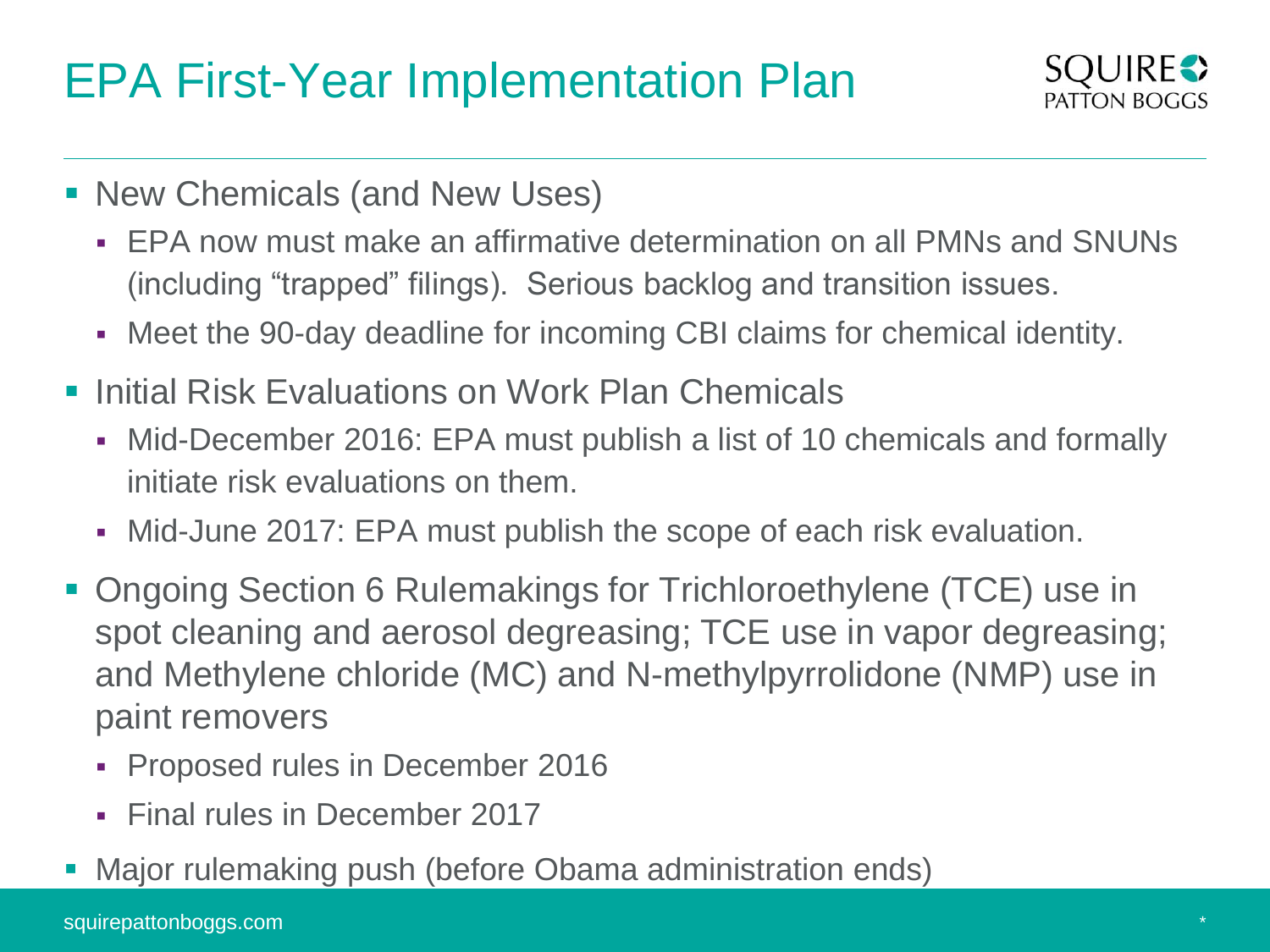## What Should Companies Be Doing Now?



#### • **Build and Educate Your Team**

- Designate technical, operational, and legal leads
- **I** Identify key trade group and agency touchpoints
- Monitor developments and identify key advocacy needs/opportunities
- Communicate early and often
- **Think About Your Planned New Products (and New Uses)**
	- Decide whether you really need/want to file a PMN (or SNUN) now or can wait until the process for review and safety determinations, including information needs and testing orders has matured
	- Alternatively, think about an exemption (LVE, R&D, TME, LoREX, Polymers)

#### • **Review Your Current Products**

- Know what you are making, importing, and/or processing
- Active vs. Inactive Chemicals: notification to EPA by December 2017
- Be sure that what you are making, importing, or processing is on the TSCA Inventory

squirepattonboggs.com \* Discrepancies may cause problems as EPA reviews chemical notifications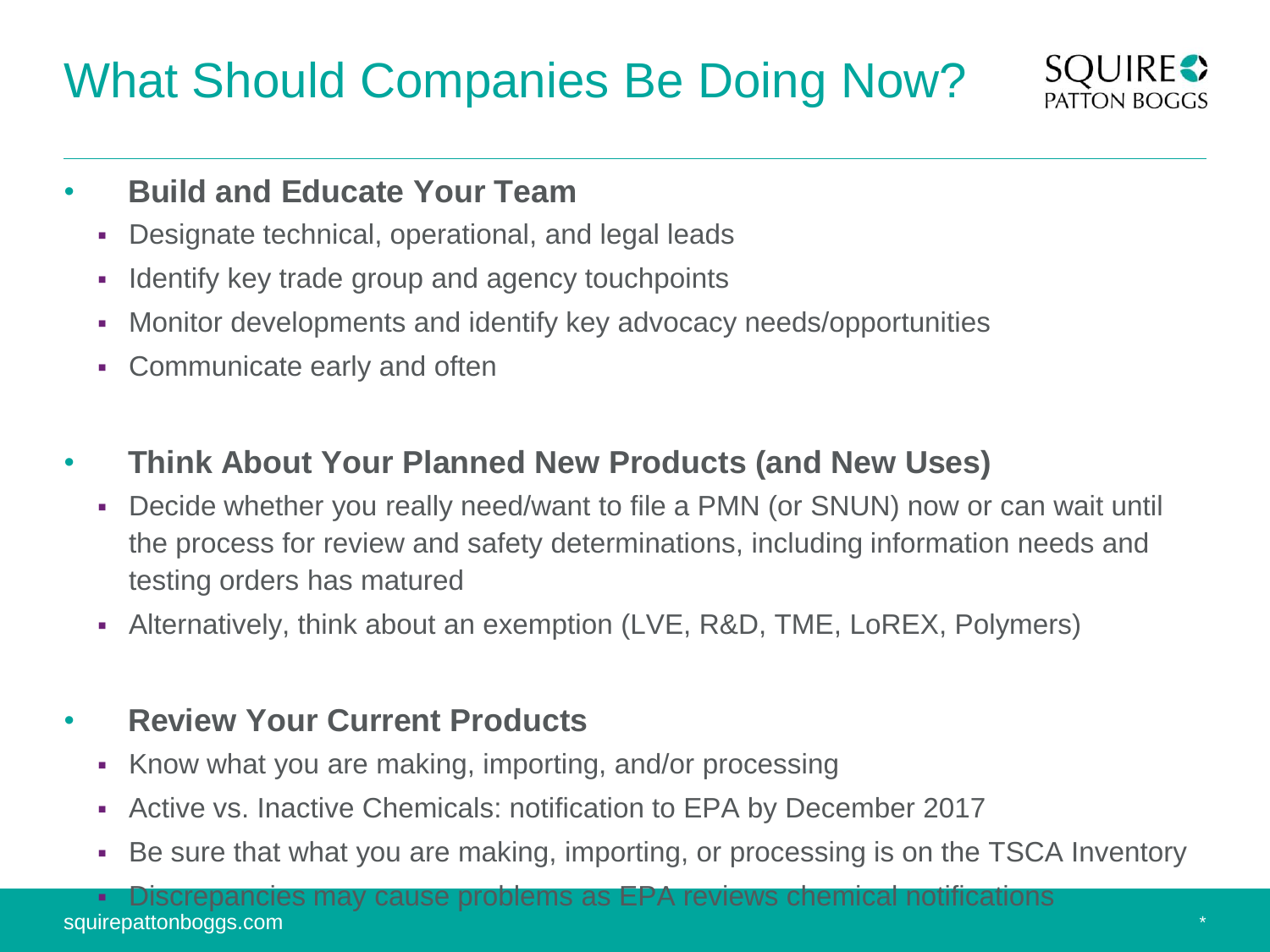## What Should Companies Be Doing Now?



#### • **Know Your Uses**

- EPA will consider the full range of current and foreseeable uses in a risk evaluation
- Know (i) the uses of the chemicals your make, (ii) the chemicals you process and what you use them for, and (iii) the chemicals in any articles you import or use
- Also be sure you know what your sales and marketing people are saying

#### • **Review EPA's TSCA Work Plan**

- Are you making, importing, or processing a Work Plan chemical, or is it in an article you are importing or using?
- Will the chemical substance be up for early risk evaluation?

#### • **Risk Evaluations**

- Should you ask EPA to evaluate your chemical substance and its uses?
- Will a competitor ask EPA to evaluate the chemical substance and uses?
- Are changes likely to impact your suppliers or customers?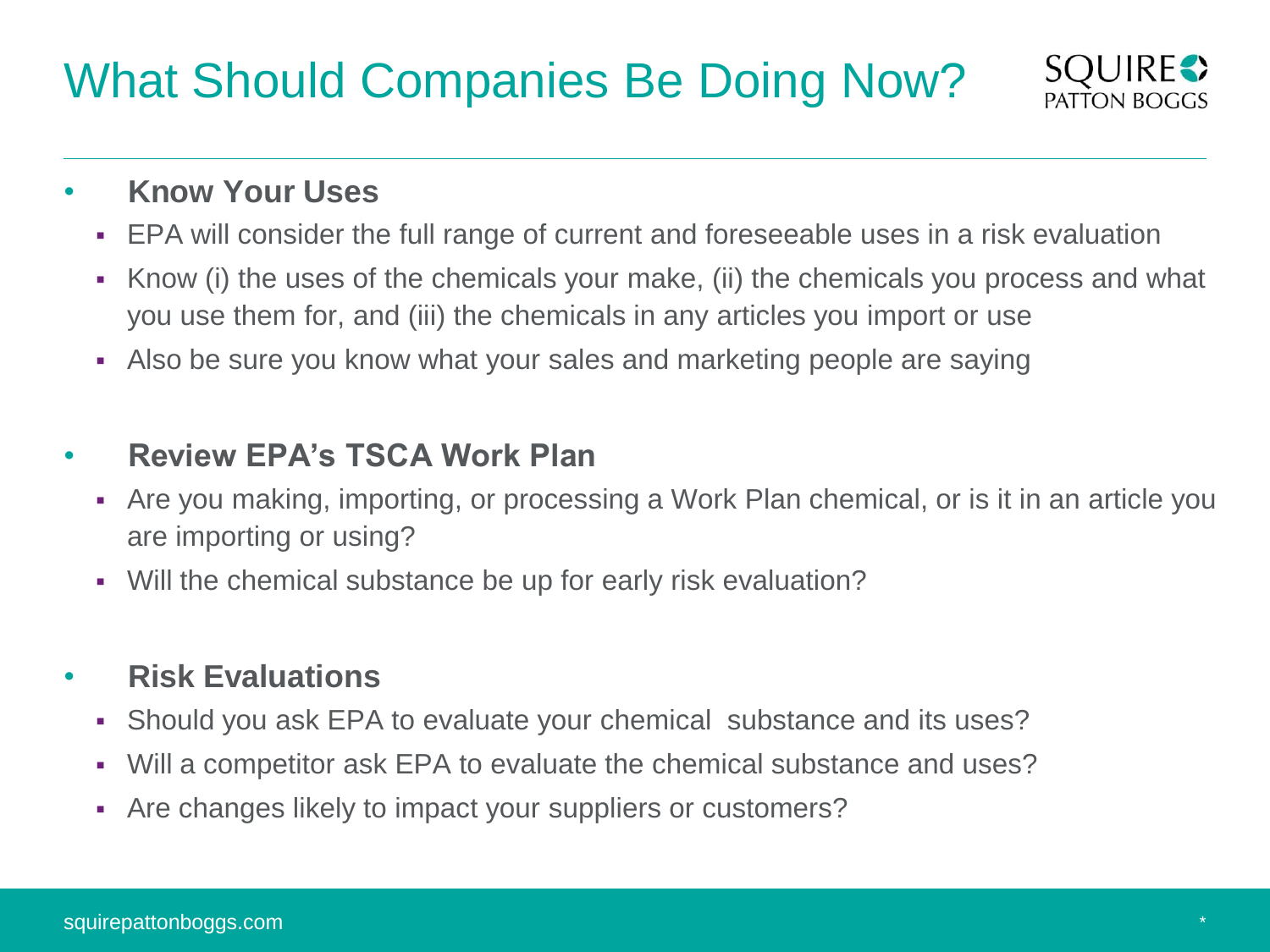## What Should Companies Be Doing Now?



#### • **Test Data**

- What data do you already have on the chemicals you make and process?
- How will you respond/react to a testing order?

### • **Confidential Business Information**

- For new chemicals, think about what you really need to keep confidential and whether you can substantiate your claim
- Review your current chemicals and know what you claimed as CBI and why.

#### • **SNUR Issues**

- More SNURs are coming will your customers want to use a SNUR'ed chemical or an article with a SNUR'ed chemical?
- Be sure that you can comply with SNUR restrictions and notification requirements

### • **Import & Export Issues**

- Pay attention to the Section 12(b) export notification list: more chemical substances will go on the list as more rules and orders are issued for chemicals
- Section 13 import certifications: more attention is warranted as EPA puts more restrictions on chemical substances